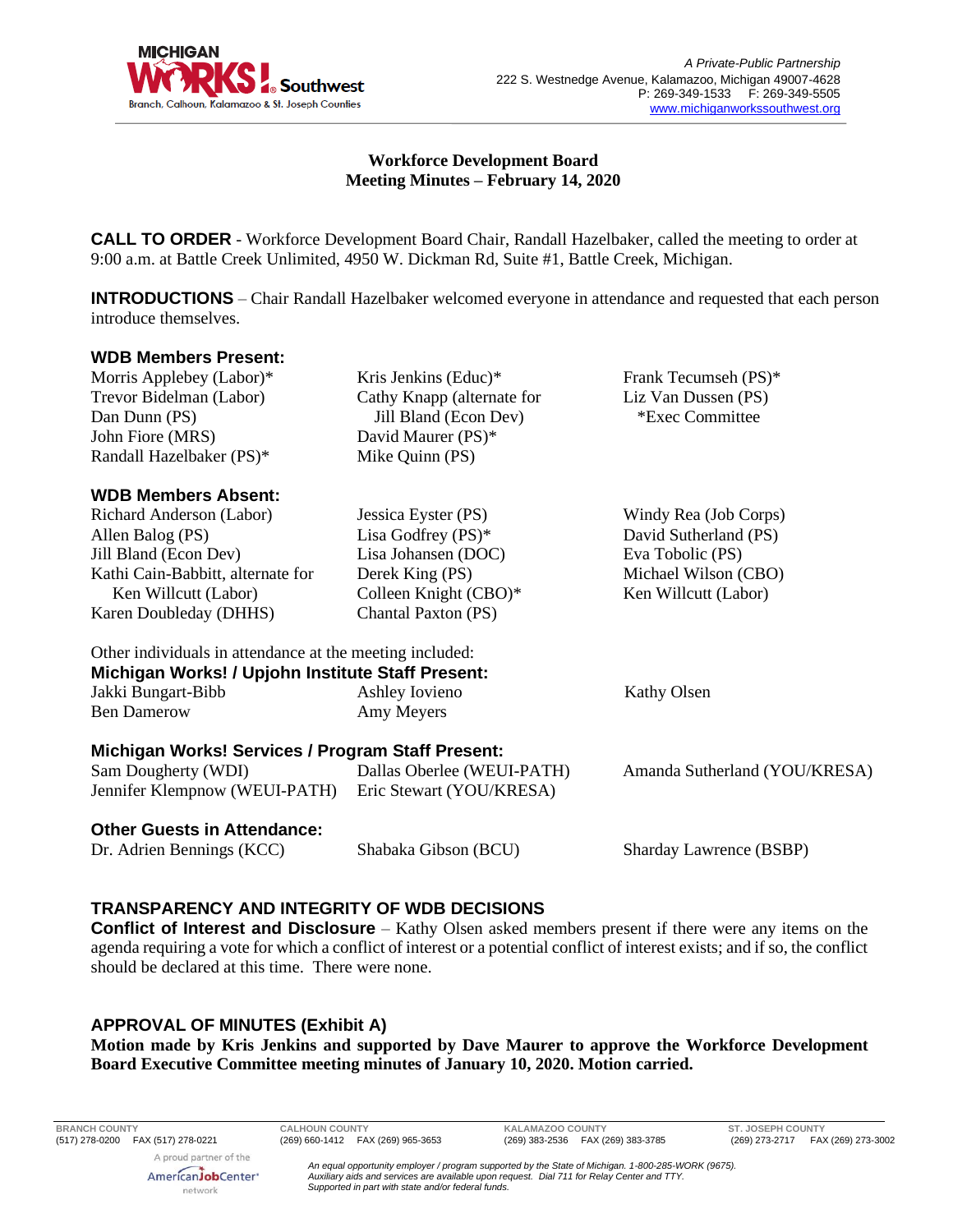## **CITIZENS' TIME**

No comments.

# **COMMITTEE REPORTS**

**Monitoring and Evaluation Committee –** Dave Maurer reported the Monitoring and Evaluation Committee met on January 28, 2020 at the Youth Opportunities Unlimited office to review the Workforce Innovation and Opportunity Act (WIOA) Youth Program. The review covered the youth services provided in all four counties and participants from three of the counties met with the committee. He shared information regarding two of the youth. One youth started out as an intern at the KVCC Food Innovation Center where she learned about indoor farming and innovative approaches. This student reported that she fell "in love" with the work and when a KVCC funded position became available at the Food Innovation Center, KVCC offered, and she accepted, a part-time position. One of the other students learned about the youth program during a presentation at her high school. Following graduation, she followed up with YOU staff and enrolled in Certified Nurse Assistant (CNA) training. This youth reported that she intends to continue in a healthcare career path. Mr. Maurer reported there were no concerns with the programmatic review of the WIOA Youth Program, files were found to be standardized across the four counties and there were no non-compliance issues to be addressed. Opportunities for improvement which included continuing to work on improving case notes, were discussed with the service provider.

**Career and Educational Advisory Council (CEAC) –** Kris Jenkins reported the Career Educational Advisory Council (CEAC) met on February 10, 2020. The meeting agenda included two presentations. The first presentation was provided by Sam Morseau and it pertained to Tribal Partnerships. There are 12 federally recognized tribes in Michigan. The Pokagon Band of Potawatomi is a federally recognized Indian tribe located in Southwest Michigan and there are multiple actively managed investments that include professional services, construction services, manufacturing services and commercial real statute services. These services equate to many tribal owned businesses located throughout Southwest Michigan and lots of opportunities for partnerships.

The second presentation provided at the CEAC meeting was on the MiSTEM initiative and was given by Jason Luke, the MiSTEM Regional Director. She reported the MiSTEM region includes eight counties in Southwest Michigan and that STEM, which is sometimes referred to as STEAM, is a combination of Science, Technology, Engineering and Math and Art. The MiSTEM initiative has four pillars once of which is integrated business and education for the primary in-demand areas of Information Technology, Advanced Manufacturing, Healthcare and Professional Trades. Another pillar focuses on empowering teachers. Ms. Jenkins further reported there will be a staffing change with MiSTEM in the near future because Jason Luke will be moving to a different position at KRESA.

**Disability Awareness Resource Team (DART)** – John Fiore reported he will include highlights from the recent Disability Awareness Resource Team (DART) meeting during his presentation at today's meeting.

### **NEW BUSINESS**

### **WDB Local Policy Updates (Exhibits B1-B3)**

Kathy Olsen reported changes to two local policies were being presented to the Board for approval. A summary of the changes was included in the agenda packet (Exhibit B-1).

**WDB Policy 19, Rev 04 Participant Attendance and Satisfactory Progress** - She reported the changes to *WDB Policy 19, Rev 04 Participant Attendance and Satisfactory Progress* (Exhibit B2) included updating federal and state policy references, updating language within the policy to align with federal and state policy language, and adding a section under "Additional Requirements for Trade Participants" to address the Individual Service Strategy (ISS) and required documentation to demonstrate satisfactory progress.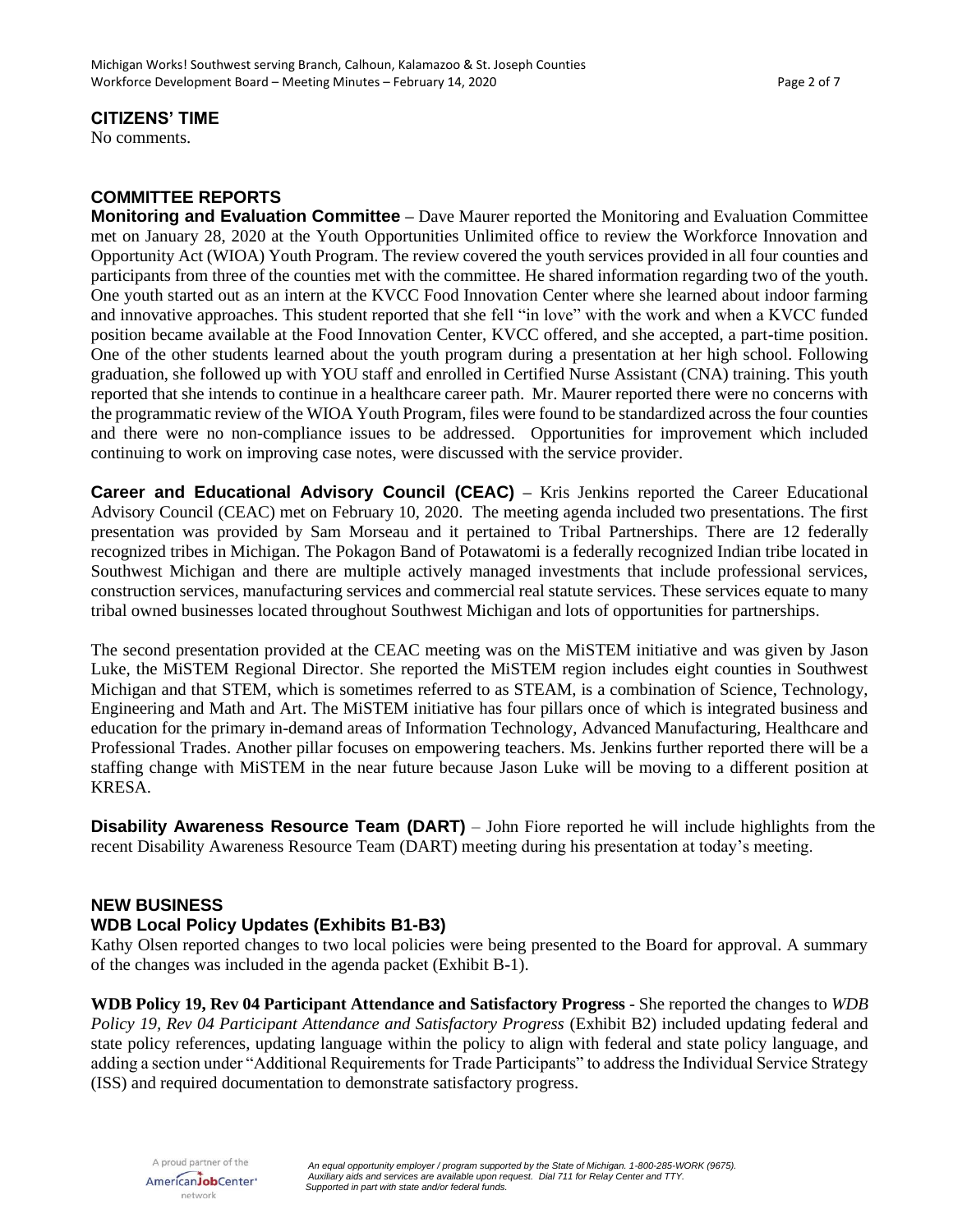**WDB Policy 20, Rev 02 Incentive Payments** - She reported the changes to *WDB Policy 20, Rev 02 Incentive payments* (Exhibit B3) included updating federal and state policy references, renaming the policy from "performance Payments" to Incentive Payments" to align with Workforce Innovation and Opportunity Act (WIOA) language, and updating language throughout the policy to align with the new policy name.

### **Motion made by Kris Jenkins and supported by Dave Maurer to approve the changes to WDB Policy 19, Rev 04 Participant Attendance and Satisfactory Progress and WDB Policy 20, Rev 02 Incentive Payments. Motion Carried.**

**WDB Appointments (Exhibits C1-C2) -** Kathy Olsen requested board consideration and approval of the appointment of Elizabeth Van Dussen, HR Manager at Duncan Aviation, as a private sector representative, representing Calhoun County for the balance of a two-year term than began on October 1, 2019 and which ends on September 30, 2021. Ms. Van Dussen would be replacing Marcie Stowell who has changed employment and no longer works for an organization in the MW Southwest area.

Ms. Olsen also requested Board consideration and approval of Sharon Meyer, representing Speedway, as an alternate member to the Monitoring Committee through June 30, 2020 for current member Eva Tobolic. She noted the WDB Bylaws require WDB approval of non-WDB members to the Monitoring Committee.

**Motion made by Frank Tecumseh and supported by John Fiore to appoint Elizabeth Van Dussen, HR Manager at Duncan Aviation, as a private sector representative, representing Calhoun County for the balance of a two-year term than began on October 1, 2019 and which ends on September 30, 2021; and to appoint Sharon Meyer, representing Speedway, as an alternate member for Eva Tobolic on the WDB Monitoring Committee through June 30, 2020. Motion Carried.**

# **STAFF REPORTS**

**Business Services / Talent Fund / LMI (Exhibit D)** – Ashley Iovieno reported the third annual *Career.Life.Expo.* is scheduled for Wednesday, February 26, 2020 from 1:00-4:00 p.m. at the Kalamazoo County Expo Center. Employers wishing to have a booth can still register, and individuals desiring to volunteer for the event can still do so through the online volunteer portal.

Ms. Iovieno reported the *Wage and Benefit Survey* mentioned at previous meetings is being released today.

Ms. Iovieno also provided updates regarding *layoffs and closure announcements* in the Michigan Works! Southwest area. She reported staff have scheduled an appointment with IAC in Mendon regarding services for the individuals being affected by this plant closure. Notifications received for additional layoffs include 17 individuals at Melling in Battle Creek and 20 individuals at Earthfare in Portage. Earthfare will be closing at the end of this month and Michigan Works! Southwest information packets were already delivered. This company had additional part-time workers that were also affected. Borg Warner announced a planned layoff for the third quarter of 2020. Twenty-six individuals affected were offered a transfer opportunity and 23 positions are being eliminated.

The website link to the labor market reports generated from *Burning Glass Analytics and Real Time Jobs Data* that identified the top detailed occupations, skills greatest in demand, and employers with the most job openings in Prosperity Region 8, Michigan Works! Southwest, and each of the four counties in the MW Southwest Area for the period December 1, 2019 – January 31, 2020 (*Exhibit E*) was included in the agenda packet email sent out prior to the meeting.

**Dashboard Report (Exhibit F)** – Jakki Bungart-Bibb provided highlights of the monthly Dashboard Report (Exhibit F). She reported the number of visitors to the Michigan Works! Southwest Service Center has continued to increase. From July 1, 2019 through January 31, 2020 staff have served 593 employers and assisted with 2,345 jobs filled. Over 500 participants have been enrolled in the WIOA Adult, Dislocated Worker and Youth Programs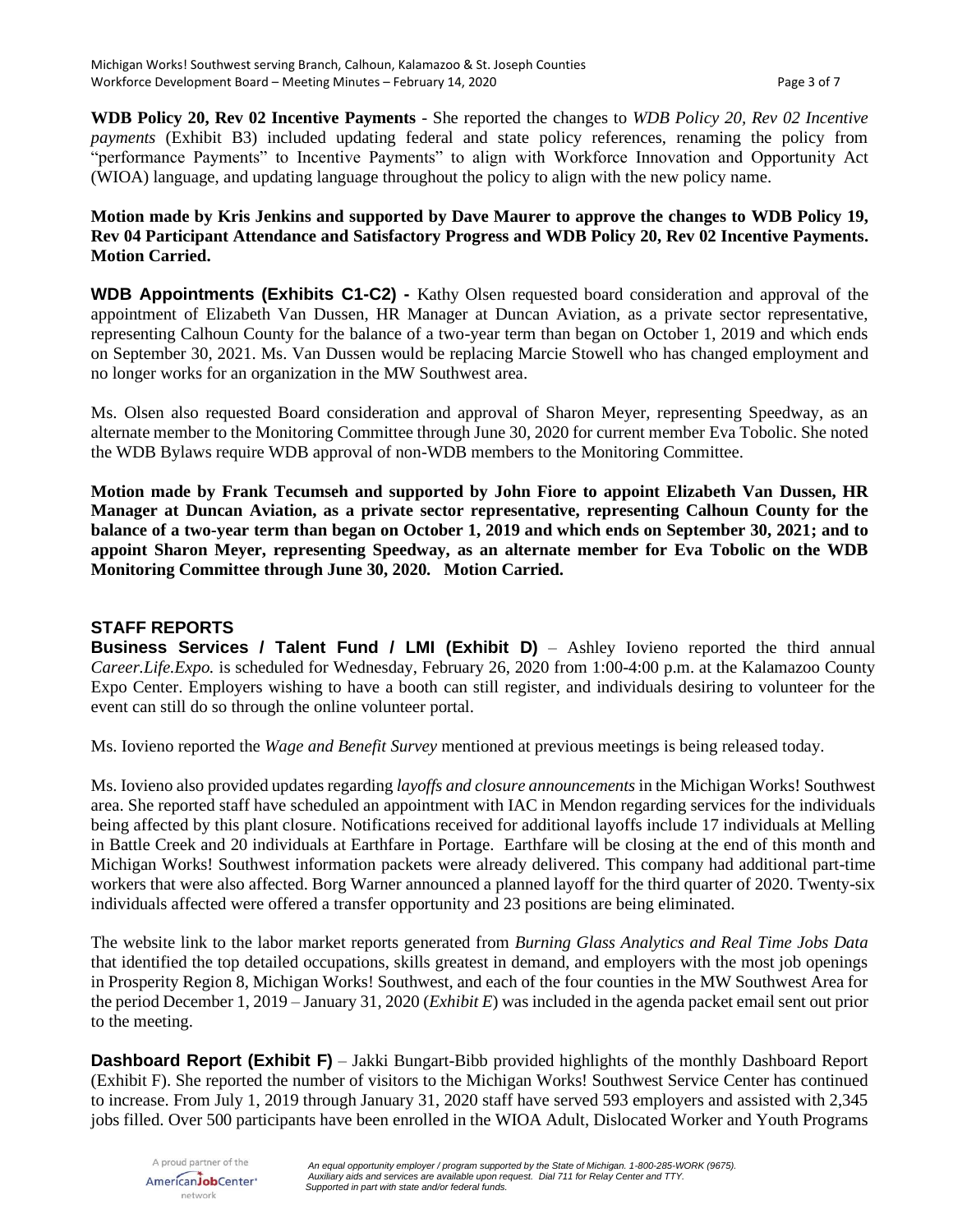during this same time period. The hourly wage for the Food Assistance Employment and Training (FAE&T) and the Partnership.Accountability.Training.Hope. (PATH) Program is above \$11 an hour which is similar to last month. The metrics for the Career Educational Advisory Council (CAEC) include three new apprenticeships. In January 2020 an electrician maintenance apprenticeship at Morgan Olson and in December 2019 an electrician apprenticeship at Duncan Aviation and a mold maker, die-cast and plastic apprenticeship at Eimo Technologies. Duncan's engagement with exploring apprenticeships began with attendance at an Apprenticeship 101 session last year. Two new companies joined the Employer Resource Network in January 2020, they include Fibre Converters and Landscape Forms.

The second page of the Dashboard Report included information regarding the upcoming Career.Life.Expo. previously reported on at today's meeting during Ashley Iovieno's business services update. Ms. Bibb noted that the labor participation data, also on this page of the report reflects numbers from December 2019. The jobless rate for the counties in the MW Southwest area ranges from 3-3.5%. The rate for Michigan is 3.9% and the national rate is 3.5%.

In responding to a member's question regarding the increased number of visitors to the Service Centers, staff reported this could be attributed to multiple factors such as the underemployed seeking better jobs, staff doing a better job getting out into the communities and driving customers to the Service Centers, and individuals enrolled in programs returning for additional services. Staff noted that the previous method of collecting data when customers seek services at the Service Centers was low tech and the new tool being used for electronic intake provides more data such as a more accurate count of underemployed and unemployed customers.

**Director's Report** – Ben Damerow referred board members to a copy of the Director's Report dated February 14, 2020 which was distributed at the meeting. Mr. Damerow reported the House and Senate passed two separate spending packages for the *FY2020 federal budget* in December, both of which were signed by the President on December 20, 2019. These appropriations will fund the federal government through September 30, 2020. Lawmakers lifted the caps on discretionary spending by \$169 billion in 2020 and \$153 billion in 2021, totaling \$322 billion over the next two years. The Labor, Health and Human Services and Education appropriations were increased by over \$500 million compared to 2019.

On February 10, 2020 the President released his *FY2021 federal budget* proposal. The non-defense discretionary spending totaled \$722 billion. The budget proposes an 11% decrease to the Department of Labor which includes flat funding for the Workforce Innovation and Opportunity Act (WIOA) funding, increases for Apprenticeship Programs by \$25 million and decreases in funding for Dislocated Worker National Emergency Grants by \$110 million. The President's budget also includes a 7.8% decrease to the Department of Education that includes a \$763 million increase for Career and Technical Education.

On December 10, 2019, the House and Senate nearly unanimously passed supplemental spending bills to replace \$573 million of the nearly \$1 billion that was vetoed from the original *FY2020 State budget*. Items funded in the supplemental bill were largely focused on education and corrections. The House and Senate introduced similar supplemental funding bills to appropriate \$36 million to restore the Going PRO Talent fund and both were referred to their respective appropriations committees. Hearings are expected in early March and employers may be tapped to testify.

On February 6, 2020, the Governor released her proposed *FY2021 state budget* which includes a 4.9% increase in School Aid Funding, \$35 million for the Michigan Reconnect program to provide adults over 25 years of age, an opportunity to earn post-secondary certificates or an associate degree and \$27.9 million for the Going PRO Talent Fund. Mr. Damerow reported that he learned today that flat funding is proposed for the FY2021 Partnership.Accountability.Training.Hope. (PATH) Program.

Lastly, Mr. Damerow reported that four enrollees in the *Healthy Michigan Plan (HMP*), Michigan's Medicaid expansion program, filed a lawsuit on November 22, 2019 challenging the implementation of the work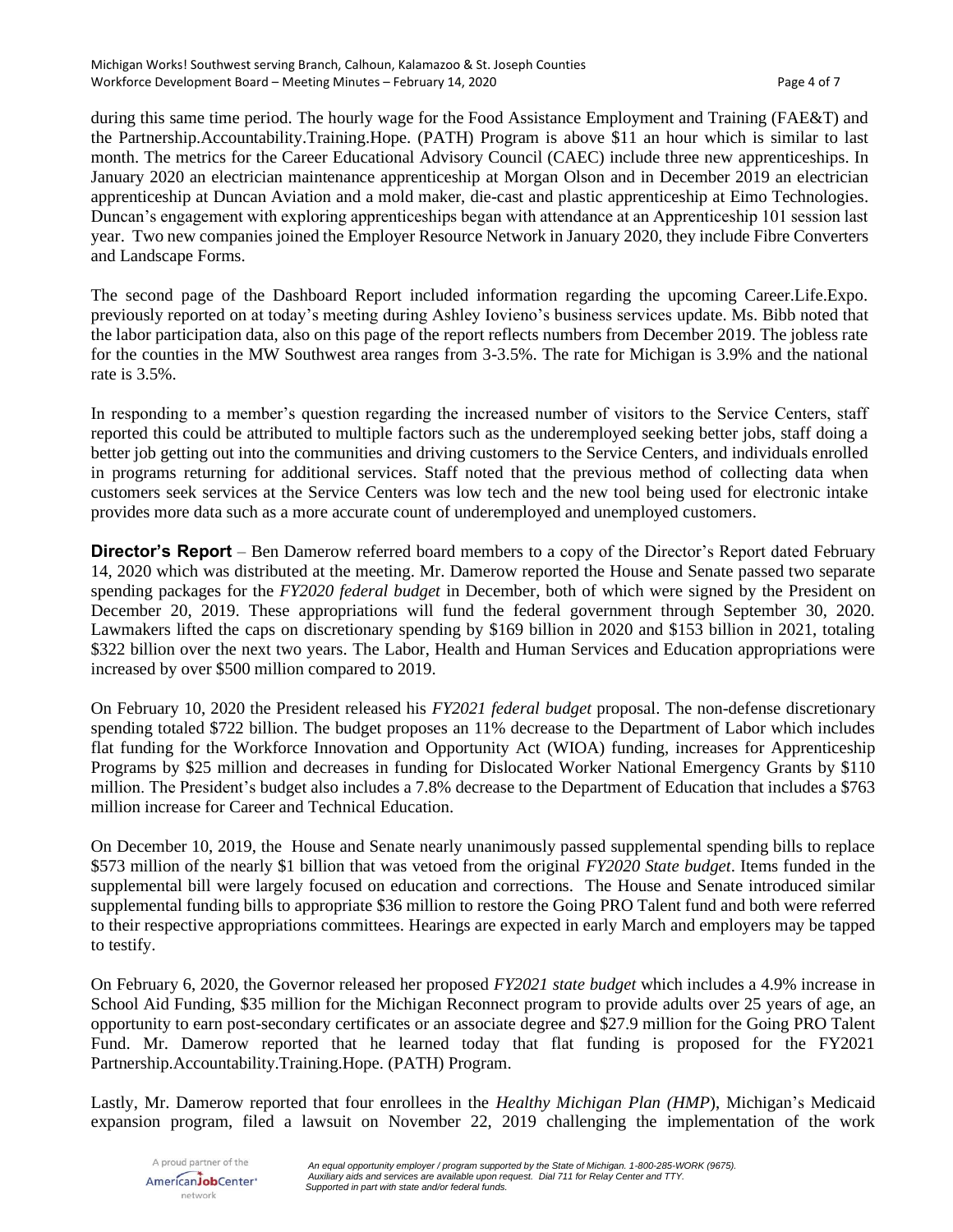requirements. The lawsuit, brought in federal court in Washington, D.C., asked the judge to declare the federal approval of the requirements illegal and to block them from being implemented. No ruling has been made on the case. The report included numbers of non-exempt HMP beneficiaries by the four counties in the MW Southwest area. An increase in customers affected is expected at the Service Centers in March, once the sanctions become effective.

Kris Jenkins reported the Governor's Education budget is very important. The weighted formula is bringing equity to the process and superintendents are being encouraged to support this.

## **PROGRAM: Disability Awareness Resource Team (DART)**

The program, presented by John Fiore, Southwest Michigan Regional Director for Michigan Rehabilitation Services (MRS) and co-chair of the Disability Awareness Resource Team (DART) provided a summary of the DART Committee that included information regarding its history, membership and work groups. He reported the DART Committee first met in July of 2000 and it has been an advisory committee of the Workforce Development Board (WDB). In 2014, under the Workforce Innovation and Opportunity Act (WIOA), DART became a standing committee for the MW Southwest WDB. He further reported that disabilities are experienced across every group of individuals, and the DART committee is focused on keeping disability issues, accessibility, and integration of disability related issues a consistent, normal and expected part of the conversation rather than an afterthought or once per year discussion. Mr. Fiore noted that membership of the DART Committee includes businesses, service providers, advocates and allies with expertise in assisting individuals with disabilities with their career, training and employment needs. A regularly updated list of member organizations, their contact information, service areas and a summary of resources offered by each agency is provided at every meeting. Meeting agendas also include presentations from members organizations. At the February meeting, Goodwill Industries and Integrated Services of Kalamazoo both provided comprehensive updates on the services that each of their organizations provides. Another standing meeting agenda item includes updates from all member agencies, such as the new accessible computer lab and current trainings and workshops offered by Disability Network of Southwestern Michigan; information regarding the training on developmental disabilities and dementia and the annual inclusion conference sponsored by the Arc Community Advocates. DART meeting agendas also include time for discussion of emerging issues such as pending federal and state legislation that will affect individuals with disabilities.

From the beginning, the DART Committee has provided support and training for Michigan Works! staff. Committee members recognized that sometimes it is a struggle to pull all frontline staff together for an in-person training and new staff are hired after a training has occurred. These were just a couple of reasons why the DART committee elected to move towards training modules that can be accessed by staff at any time at their desktop. A curriculum workgroup was formed and under the leadership of Jill Murphy from MRS, desktop modules have been developed on topics requested by frontline staff. To date, there are ten modules posted for staff and public use on the Michigan Works! Southwest website under the tab for the DART Committee on the About/Board page at <https://www.michiganworkssouthwest.org/about/board/>. Additional modules that take a deeper dive on some of the same subjects such as the recent one on the topic of anxiety have been requested. Training modules pertaining to a deeper discussion of depression and service animals are currently being developed. He noted that the short trainings do not provide all information; however, each module also includes links to additional resources and contacts for staff who have extensive training on the topic being discussed. Mr. Fiore reported the DART training modules have been recognized at the State level as a best practice and the committee is partnering with the MRS Business Network Division to standardize the formatting, ensure access and accessibility of the PowerPoints and to expand the availability of the training modules statewide. He further reported that MRS business services staff throughout Michigan are well connected to MW staff throughout the state. He also shared an unsolicited video testimonial developed by Barron Industries that demonstrated this strong partnership and their work with Barron Industries MI WORKS \_BARRON TESTIMONIAL.m4v

Dave Maurer reported he shared the link to the DART Desktop Trainings with his HR staff at Humphrey Products.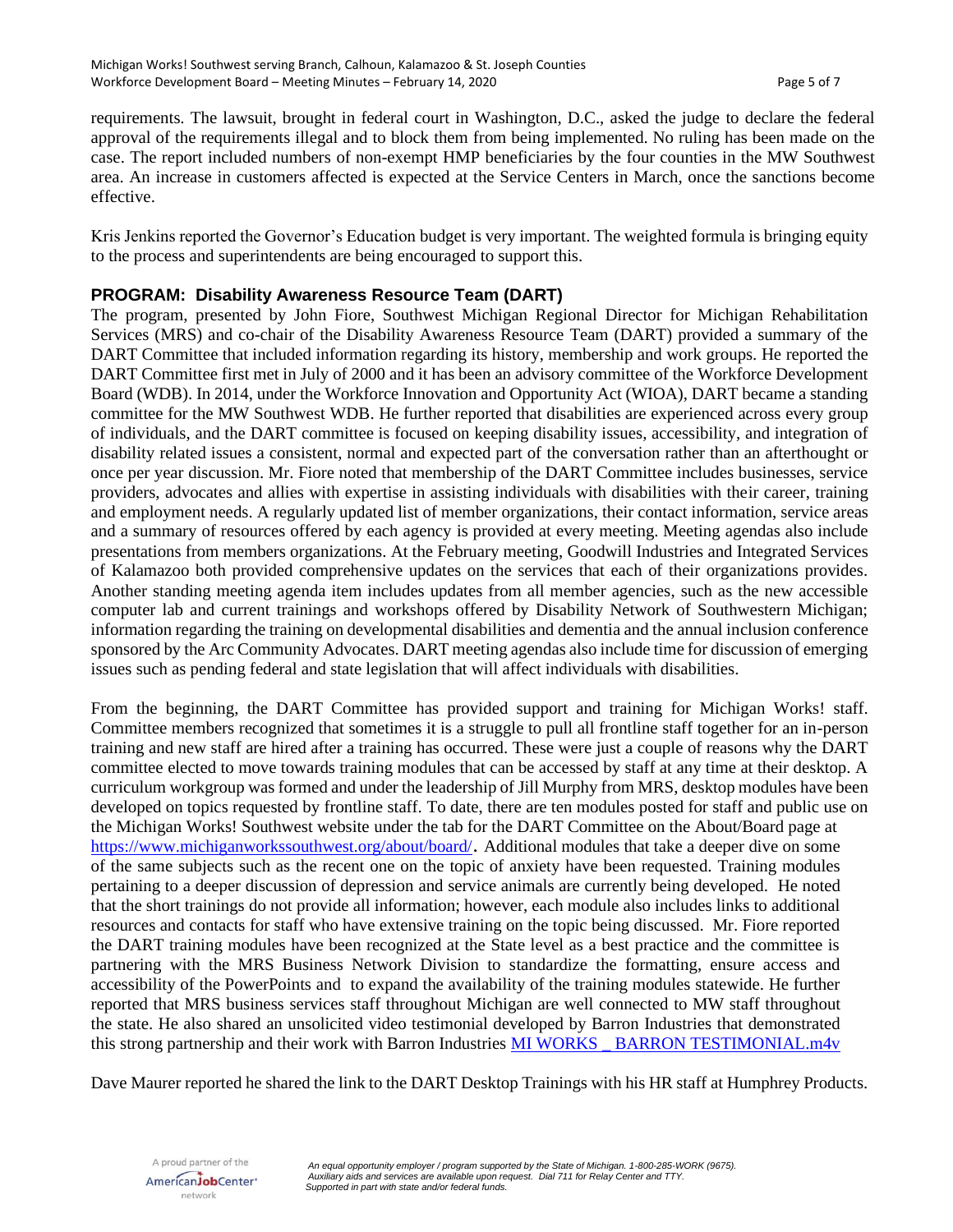John Fiore reported the Barron Video is a good example of the strong partnership between Michigan Works! (MW) and Michigan Rehabilitation Services MRS) throughout the State. He added that Lisa Stanley from MRS works very closely with staff from MW Southwest when calling on businesses in the area.

Eric Stewart reported that he has served on the DART Committee for many years and that the members of this committee are very passionate about their work. On behalf of the MW Southwest service providers he stated that the trainings provided by DART have a huge impact on staff. He expressed appreciate for Jill Murphy's leadership regarding the training modules and Kathy Olsen's incredible note taking.

Ben Damerow reported the MW Southwest DART Committee is a best practice for Michigan and perhaps nationally as well. Kathy Olsen reported staff from the Grand Rapids area have visited the DART Committee and are working on replicating this work with a Disability Committee in the Grand Rapids area.

### **OLD BUSINESS**

None.

## **CITIZENS' TIME**

Kathy Olsen reported The Region 8 Veteran Community Action Team (VCAT) is in the process of developing a plan for 2020 Vet Fest Southwest that will be held for veterans and their families on July 25, 2020 at the VFW in Decatur. In addition to saving this date on calendars, she also reported there will be a VCAT fundraiser at Finley's Grill and Smokehouse on West Main in Kalamazoo on Wednesday, March 18, 2020 from 4:00-10:00 p.m. A portion of the proceeds from customers dining out that evening will be donated back to the VCAT.

Dr. Adrien Bennings reported that Kellogg Community College (KCC) will be conducting strategic planning and on March 3 and 4, 2020 there will be community input sessions at the Kellogg Room at the College. Both sessions are scheduled to last approximately 90 minutes. The College will also be seeking input from the community in Branch County prior to May 1, 2020.

### **MEMBERS' TIME**

Cathy Knapp thanked Michigan Works! Southwest for expanding the Business Services Team and noted that the additional staff has been extremely useful for businesses.

Dave Maurer reported on the topic of industry credentials. He noted that it is important to recognize that training and credentials for each manufacturer is unique to their own individual operations. Community colleges can't instruct on all that is needed and often a third party is needed for company training. This has been supported by the State's Going PRO grants.

Kris Jenkins reported on the importance of everyone being counted in the 2020 Census and the effect these numbers will have on funding for many programs, such as early education. She encouraged everyone to complete all questions of the Census form and to help spread the word as to its importance. She also noted that the Census is hiring part-time workers; the jobs have flexible hours and are paying \$24 per hour. Ben Damerow reported Michigan Works! Southwest Service Centers has been involved in multiple Census committees. Eric Stewart reported there have been Census hiring events at all the MW Southwest Service Centers and the Service Centers will also serve as Census Hubs.

# **UPCOMING MEETINGS**

Future meetings were highlighted.